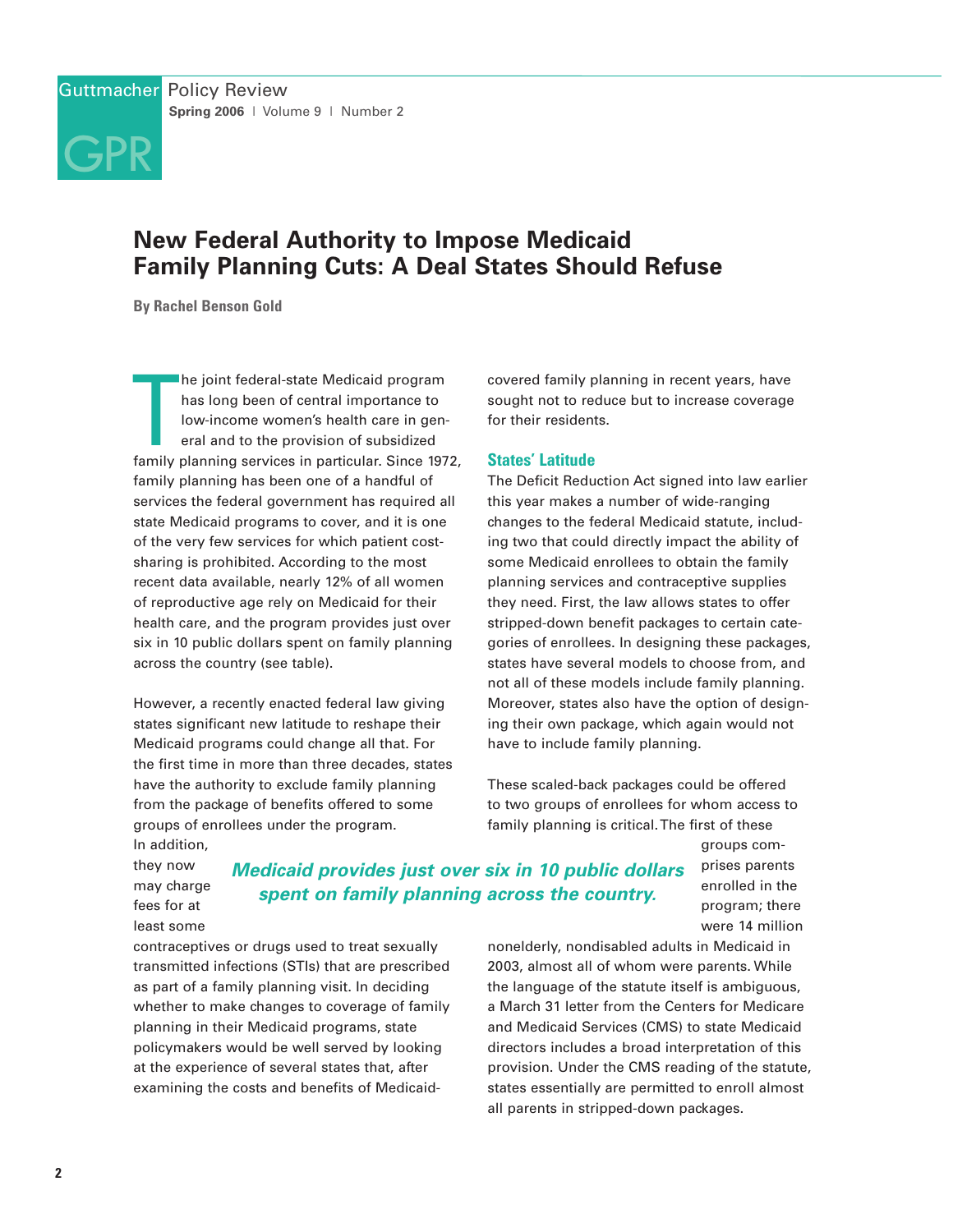The second group that would be affected includes some women who have recently had a Medicaid-funded delivery and who, up to now, have been entitled to obtain family planning as part of postpartum care. Since 1989, the Medicaid statute has required states to cover all pregnant women with incomes up to 133% of the poverty line (\$16,600 for a family of three in 2006); however, the statute also gives states the option to use a higher income ceiling. Nearly all states have availed themselves of this option, generally covering women with incomes at or close to 200% of poverty. Under the Deficit Reduction Act, states could exclude family planning from the package offered to postpartum women covered at a state's option.

Moreover, although the Deficit Reduction Act itself makes clear that enrollees not specifically targeted for a stripped-down package remain entitled to full Medicaid benefits, the March 31 letter from CMS says that states may offer one of these packages to such enrollees. Although the letter says that these individuals would have the option to retain their current full coverage, how that will play out in the implementation is obviously of great concern.

In addition to allowing states to scale back enrollees' benefit packages, the Deficit Reduction Act gives states the option to impose "nominal" cost-sharing for some drugs prescribed as part of a family planning visit. (Family planning "services" remain exempt from cost-sharing.) The legislation also removes a long-standing statutory protection that barred providers from denying care to enrollees unable to afford the costsharing that was required. Taken together, these two provisions of the new statute mean that, for the first time in more than 30 years, enrollees seeking family planning services may be charged for some of the care they receive and may be denied that care if they are unable to pay.

In structuring their Medicaid programs, states usually develop a list of so-called preferred drug—generally lower-cost generic drugs—that are not subject to cost-sharing; however, states could impose cost-sharing on nonpreferred drugs. Such a move could affect women using

### **CRITICAL ROLE OF MEDICAID**

**Medicaid contributes six in 10 public dollars for family planning in the United States and covers 12% of women of reproductive age.**

|                                       | <b>Expenditures on Contraceptive</b><br>Services, FY 2001 | % of women<br>15-44 covered   |                           |  |
|---------------------------------------|-----------------------------------------------------------|-------------------------------|---------------------------|--|
|                                       | <b>Medicaid</b><br>(in 000s<br>of dollars)                | % attributable<br>to Medicaid | by Medicaid,<br>2003-2004 |  |
| <b>U.S. TOTAL</b>                     | \$769,627                                                 | 61.0                          | $11.9*$                   |  |
| <b>Alabama</b>                        | 15,258                                                    | 57.4                          | 11.7                      |  |
| <b>Alaska</b>                         | 153                                                       | 3.6                           | 12.9                      |  |
| <b>Arizona</b>                        | 12,717                                                    | 76.2                          | 14.3                      |  |
| <b>Arkansas</b>                       | 12,769                                                    | 78.2                          | 13.1                      |  |
| <b>California</b>                     | 260,636                                                   | 80.9                          | 14.1                      |  |
| <b>Colorado</b>                       | 4,606                                                     | 52.5                          | 6.9                       |  |
| <b>Connecticut</b>                    | 13,777                                                    | 81.2                          | 11.4                      |  |
| <b>Delaware</b>                       | 2,532                                                     | 61.5                          | 11.3                      |  |
| <b>Dist. of Columbia</b>              | 113                                                       | 8.8                           | 19.9                      |  |
| <b>Florida</b>                        | 18,865                                                    | 40.9                          | 9.2                       |  |
| Georgia                               | 11,584                                                    | 27.9                          | 8.8                       |  |
| <b>Hawaii</b>                         | 178                                                       | 13.3                          | 9.6                       |  |
| <b>Idaho</b>                          | 972                                                       | 31.3                          | 9.8                       |  |
| <b>Illinois</b>                       | 14,948                                                    | 56.3                          | 9.9                       |  |
| <b>Indiana</b>                        | 17,169                                                    | 72.3                          | 10.4                      |  |
| lowa                                  | 2,409                                                     | 34.7                          | 10.7                      |  |
| <b>Kansas</b>                         | 1,047                                                     | 33.5                          | 8.7                       |  |
| <b>Kentucky</b>                       | 4,389                                                     | 33.7                          | 13.8                      |  |
| <b>Louisiana</b>                      | 8,836                                                     | 42.7                          | 12.3                      |  |
| <b>Maine</b>                          | 4,079                                                     | 58.5                          | 23.9                      |  |
| <b>Maryland</b>                       | 11,920                                                    | 56.5                          | 5.8                       |  |
| <b>Massachusetts</b>                  | 21,430                                                    | 72.5                          | 12.6                      |  |
| <b>Michigan</b><br><b>Minnesota</b>   | 11,936                                                    | 43.1                          | 12.9                      |  |
|                                       | 2,919                                                     | 25.5                          | 10.4                      |  |
| <b>Mississippi</b><br><b>Missouri</b> | 4,492<br>21,811                                           | 43.3<br>70.6                  | 15.1<br>13.1              |  |
| <b>Montana</b>                        | 1,513                                                     | 53.5                          | 10.4                      |  |
| <b>Nebraska</b>                       | 1,809                                                     | 58.9                          | 9.8                       |  |
| <b>Nevada</b>                         | 2,541                                                     | 52.7                          | 6.7                       |  |
| <b>New Hampshire</b>                  | 722                                                       | 25.5                          | 5.6                       |  |
| <b>New Jersey</b>                     | 14,200                                                    | 53.1                          | 6.7                       |  |
| <b>New Mexico</b>                     | 3,861                                                     | 57.9                          | 14.9                      |  |
| <b>New York</b>                       | 57,925                                                    | 60.3                          | 17.8                      |  |
| <b>North Carolina</b>                 | 11,909                                                    | 43.7                          | 11.0                      |  |
| <b>North Dakota</b>                   | 733                                                       | 46.4                          | 10.4                      |  |
| <b>Ohio</b>                           | 12,973                                                    | 56.3                          | 12.3                      |  |
| <b>Oklahoma</b>                       | 12,162                                                    | 50.5                          | 8.8                       |  |
| <b>Oregon</b>                         | 19,211                                                    | 83.6                          | 10.4                      |  |
| <b>Pennsylvania</b>                   | 30,183                                                    | 59.5                          | 11.2                      |  |
| <b>Rhode Island</b>                   | 2,034                                                     | 76.0                          | 18.4                      |  |
| <b>South Carolina</b>                 | 26,607                                                    | 60.9                          | 14.9                      |  |
| <b>South Dakota</b>                   | 417                                                       | 24.2                          | 11.1                      |  |
| <b>Tennessee</b>                      | 23,622                                                    | 74.4                          | 16.6                      |  |
| <b>Texas</b>                          | 31,144                                                    | 47.4                          | 8.6                       |  |
| <b>Utah</b>                           | 1,484                                                     | 37.8                          | 7.9                       |  |
| <b>Vermont</b>                        | 3,384                                                     | 82.7                          | 20.6                      |  |
| <b>Virginia</b>                       | 13,671                                                    | 44.9                          | 6.2                       |  |
| <b>Washington</b>                     | 8,986                                                     | 52.2                          | 13.4                      |  |
| <b>West Virginia</b>                  | 1,089                                                     | 16.5                          | 12.7                      |  |
| <b>Wisconsin</b>                      | 5,193                                                     | 35.8                          | 14.1                      |  |
| <b>Wyoming</b>                        | 712                                                       | 51.6                          | 9.4                       |  |

\*2004 data. Sources: Guttmacher Institute, 2005, and Guttmacher Institute tabulations from Current Population Survey, 2004–2005.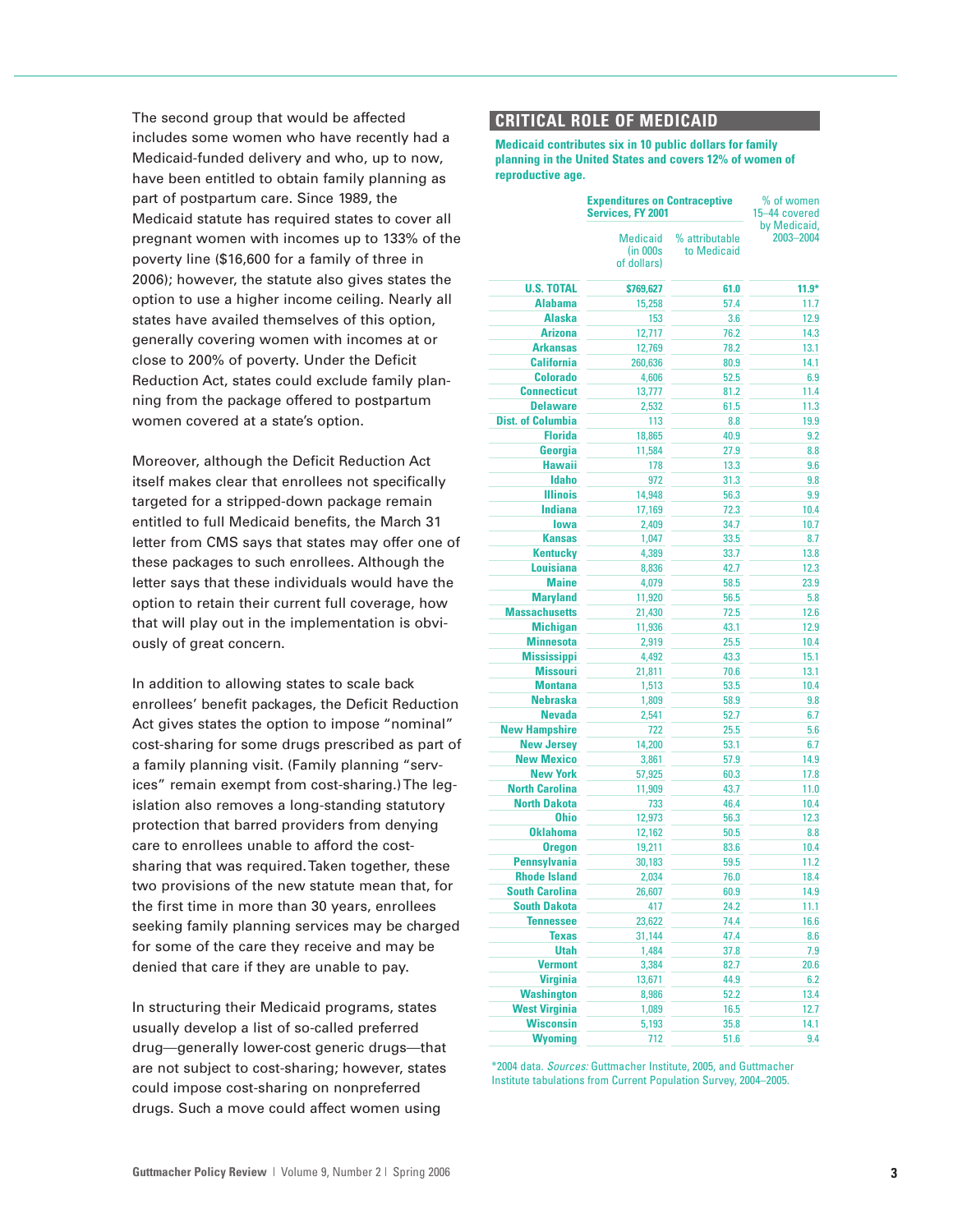brand-name contraceptive methods such as the Ortho Tri-Cyclen Lo pill, the Ortho Evra patch or the Depo-Provera injectible. It could also affect drugs that are used to treat sexually transmitted or urinary tract infections, such as Zithromax.

#### **Learning from Experience**

In short, states now have authority to decide whether to cover family planning for some enrollees and whether to impose cost-sharing for some drugs prescribed as part of a family planning visit. As they consider these options, states would do well to look at the experience of the states that have considered the impact of Medicaid-covered family planning in recent years and, as a result,

provide publicly funded family planning services and supplies saves \$3 that otherwise would be spent to provide Medicaid-funded pregnancyrelated and newborn care.

In recent years, 23 states have received federal permission to expand coverage of family planning to individuals who otherwise would not be eligible. A recent, federally funded evaluation of several of these programs was conducted by the CNA Corporation along with the schools of public health at Emory University and the University of Alabama at Birmingham (related article, March 2004, page 1). This effort found that by helping thousands of women each year

have decided to increase rather than reduce coverage. Moreover, the experience of

### **Reducing Medicaid coverage of family planning runs directly counter to three of the major goals often articulated by the most ardent supporters of the legislation.**

prevent unplanned pregnancies that would have resulted in Medicaidfunded births,

these states demonstrates that reducing Medicaid coverage of family planning runs directly counter to three of the major goals often articulated by the most ardent supporters of the legislation: reducing Medicaid costs, promoting personal responsibility and improving enrollees' health.

Reducing Medicaid costs.The major goal of the Medicaid provisions of the statute is to cut costs. Here the data are clear: The way to reduce Medicaid costs is to expand coverage of family planning, not cut it. In fact, every dollar spent to

### **COST SAVINGS**

**Medicaid family planning eligibility expansions result in significant cost savings to the federal and state governments.**

| <b>State</b>          | Year      | <b>Net Savings (in 000s)</b> |              |                |
|-----------------------|-----------|------------------------------|--------------|----------------|
|                       |           | <b>Total</b>                 | <b>State</b> | <b>Federal</b> |
| Alabama               | 2000      | \$19,029                     | \$6,982      | \$12,047       |
| <b>Arkansas</b>       | 1998-1999 | 29,748                       | 9,412        | 20,336         |
| California            | 1999-2000 | 76,183                       | 64,314       | 11,868         |
| <b>New Mexico</b>     | 2000-2001 | 6,511                        | 2,650        | 3,860          |
| Oregon                | 2000      | 19.756                       | 11,078       | 8,679          |
| <b>South Carolina</b> | 1996-1997 | 23,067                       | 7.403        | 15.663         |

Source: CNA Corporation, 2003.

the family planning expansions resulted in millions of dollars in savings to both the federal and state governments (see table).

Encouraging personal responsibility. A second, often-mentioned goal of the Deficit Reduction Act is to promote "personal responsibility" on the part of program enrollees. The notion is that if enrollees are required to shoulder a part of the cost of their care, they will cut back on unnecessary care, which, in turn, will lower Medicaid costs. This argument, however, is counterproductive when it comes to family planning, because enrollees are acting responsibly when they utilize contraceptives, not when they forego them. Any cost-sharing that would discourage use would, therefore, be counter to the goal of personal responsibility. Moreover, any cost-sharing imposed on a prescription medication that would discourage enrollees from treating an STI would likewise be counterproductive, resulting not only in a more serious medical situation for the enrollee, but possibly in the transmission of the disease to someone else.

Extensive research shows that imposing costsharing reduces utilization of services, including preventive care. According to the federally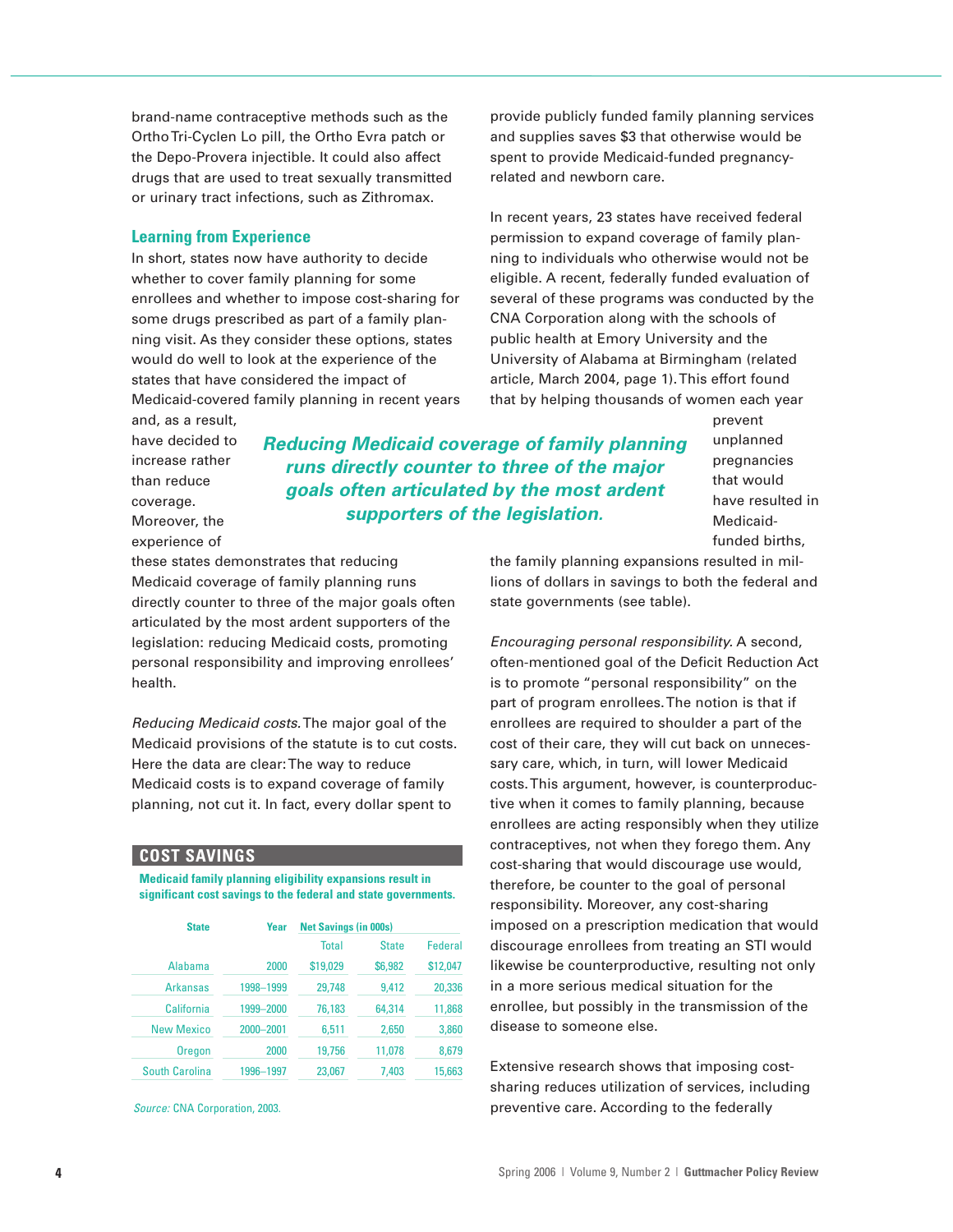funded RAND Health Insurance Experiment (widely seen as one of the most important and rigorous health policy studies ever conducted), low-income individuals reduced their use of effective medical care by as much as 44% when required to make copayments. More recently, a study in Quebec found that imposing prescription-drug fees resulted in low-income enrollees foregoing drugs necessary for preventive care. But perhaps most troubling, when Utah began charging copayments of \$2–3 (the range that would be permitted under the Deficit Reduction Act), nearly one in five enrollees said they dealt with the situation by "stretching out" their prescriptions. The implications for family planning are particularly problematic: If copayments result in gaps in use of oral contraceptives, for example, that would sharply increase the risk of unintended pregnancy.

Meeting enrollees' health needs. A third major goal of the legislation is to allow states to improve enrollees' health care and, by extension, their health. This would be accomplished by offering "coverage that better meets each patient's needs," according to Rep. Joe Barton (R-TX), one of the leading sponsors of the measure in the House. Clearly, reducing coverage for family planning runs counter to achieving that goal. The federal

Centers for Disease Control and Prevention identified family planning as one of the top 10

## **The federal Centers for Disease Control and Prevention identified family planning as one of the top 10 public health achievements of the 20th century.**

public health achievements of the 20th century, and in 2000, the federal government set

a public health goal to reduce unintended pregnancy by 40% over 10 years, and recognized family planning as the key to achieving that national objective.

Moreover, California's experience with its family planning expansion, which provides services to state residents with incomes up to 200% of poverty, shows the potential of Medicaid family planning in reaching that ambitious goal. In 2002 alone, the state's Medicaid family planning expansion prevented 213,000 unintended preg-

### **IMPROVED BIRTHSPACING**

**The difference in interpregnancy intervals between Medicaid enrollees and women with private insurance virtually disappeared with the implementation of RIte Care.**



Source: RIte Care Research and Evaluation Project, 2005.

nancies, 45,000 of which would have been to teenagers. By preventing these pregnancies, the program helped women in California avoid a total of 82,000 abortions, 16,000 of which would have been to teenagers.

Family planning is also important in reducing the risk of infant mortality. After Rhode Island instituted a comprehensive expansion that

> included extended family planning coverage for women following a Medicaidfunded birth,

the proportion of women with Medicaid-funded deliveries who became pregnant within 18 months of a previous birth—a well-established risk factor for low birth weight, itself a major risk factor for infant mortality—was cut dramatically (see chart). Moreover, the disparity between Medicaid enrollees and privately insured women in the state was almost eliminated. Family planning expansions in Arkansas and South Carolina report similar findings.

Because of the impact of family planning programs on extending intervals between pregnancies, the National Governors Association consid